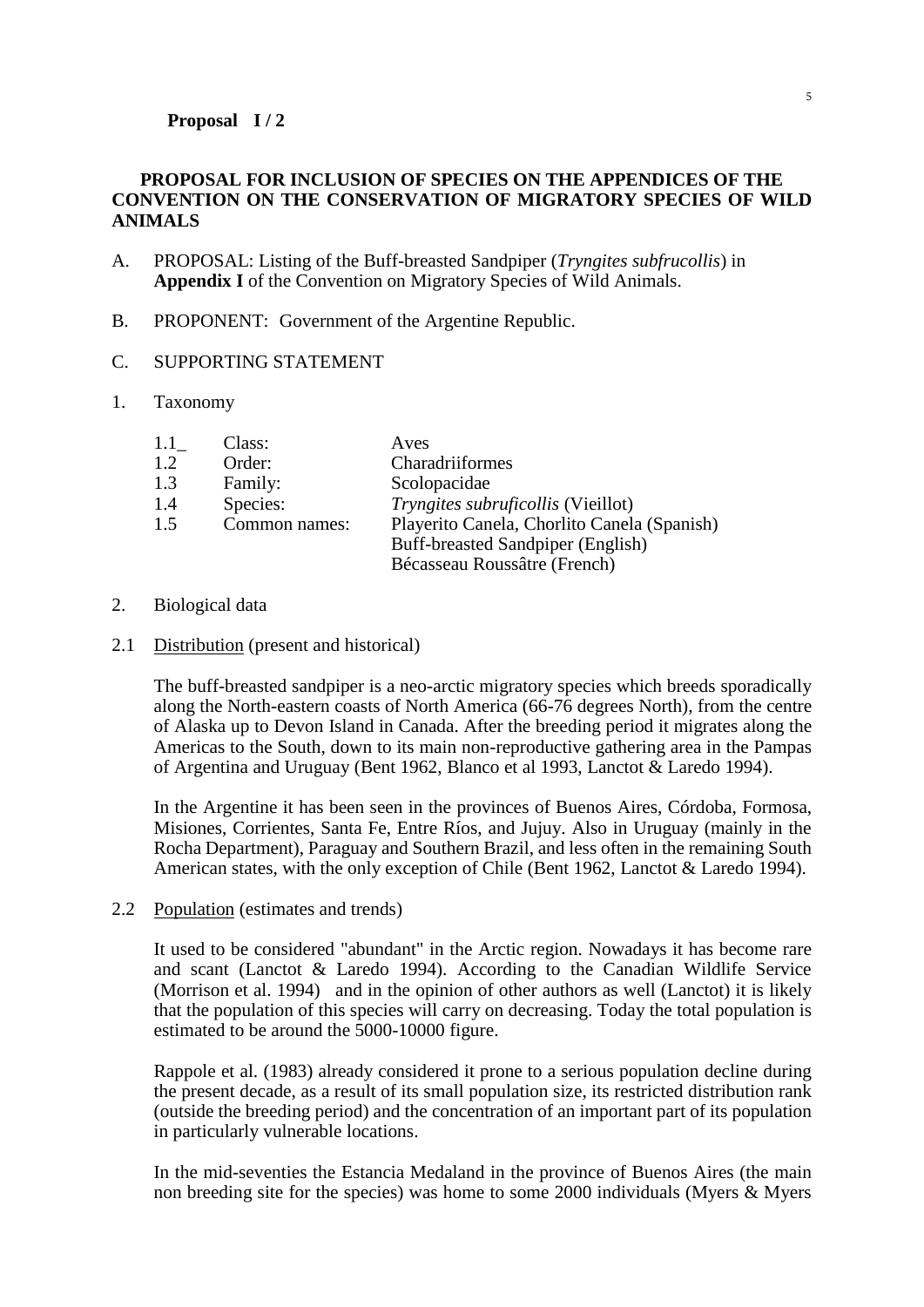6

1979). Today the censuses have provided far smaller figures (Issach, personal communication). This indicates of a population decline.

Given its small population, Harrington & Page (1991, quoted by Lanctot & Laredo 1994) give priority to the species as regards population monitoring.

## 2.3 Habitat (short description and trends)

In the rearing area the species is restricted to the ecoregion of tundra, where the utilisation of habitat is dependent on sex and breeding conditions (Lanctot & Laredo, 1994).

During migration the species frequents areas of short grasses (pastures, golf courses, cemeteries, airfields), wetland borders, rice fields, fields that have just been tilled, sugar cane plantations where the stubble has just been burnt, open fields, etc. (Lanctot  $&$  Laredo 1994).

In South America the species is principally associated to the biome of the Pampas or the "Region of River Plate pastures", and in particular the sub-region of the "Flood-prone Pampas" (Blanco *et al* 1993). Here the species frequents cattle fields with little or no cultivation. It inhabits pasture fields and short pastures in low lying areas in the vicinity of wetlands (Blanco *et al* 1988, 1993, Myers & Myers 1979).

## 2.4 Migrations

Most buff-breasted sandpipers leave the province of Buenos Aires in early February (Myers & Myers 1979). Migration northward takes place over the central part of the Continent, over Central Amazonia and the Brazilian Pantanal (Antas 1983) and over Venezuela, Guyana and Surinam (Bent 1962). Then they fly over the Gulf of Mexico and the central states of the USA and Canada and reach the Arctic Coast in late May, early June. (Lanctot & Laredo, 1994).

Migration south starts in mid June to early July for non breeding male and female birds, and in late July for breeding females. The itinerary is the same as in the northward migration, but on a wider front in North America, going from British Columbia to Nova Scotia. The birds reach the Argentine Pampas during the second week in September and stay there until the following January (Blanco *et al*, 1993, Lanctot & Laredo 1994, Myers & Myers 1979)

## 3. Threat data

#### 3.1 Direct threats

We know of no significant direct threats to the population of the species. Lanctot  $\&$ Laredo (1994) point to the species' susceptibility to disturbance of nests and sleeping places as a possible threat; however this is of little importance since most breeding grounds are in remote areas, with difficult access for humans.

#### 3.2 Habitat destruction

Habitat destruction constitutes the main threat for the species during migration and the non reproductive period. In the Pampas the potential conversion in the use of land from cattle raising to agricultural production, as well as the destruction of wetlands, might lead to the disappearance of many important habitats for the species. At present flood-prone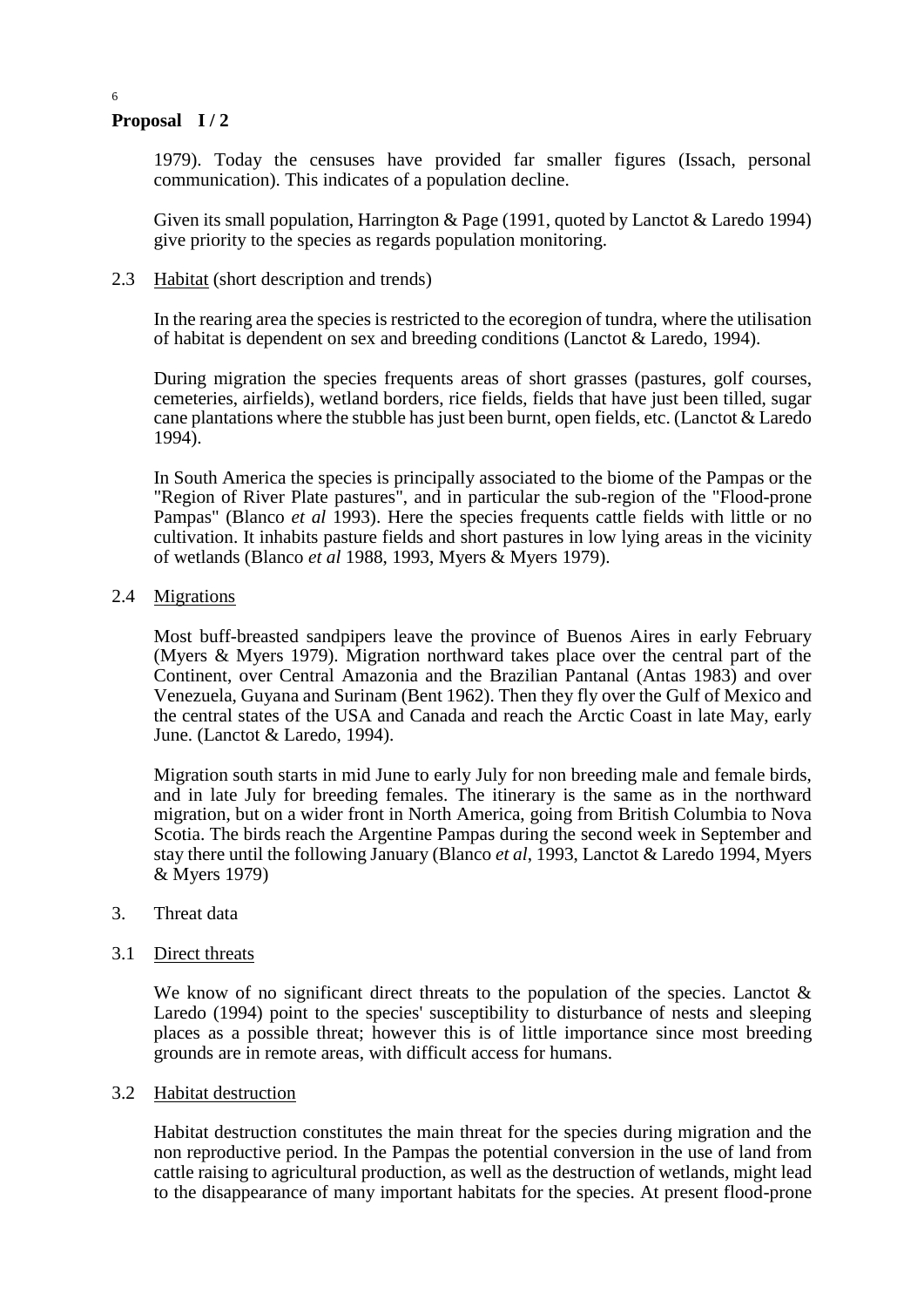and saline soils constitute a real impediment to cultivation (Soriano 1991). This favours cattle raising instead, and indirectly helps the species. All the same, future use of this land will depend on local and regional economic conditions connected to the development of agriculture.

The Integrated Master Plan for the Basin of the Salado River, being carried out by the government of the province of Buenos Aires in order to develop the area in the economic and social spheres, and in particular in the agricultural sector, constitutes a very serious threat for the environment in general and this species in particular, since the species practically restricts itself to this area outside the breeding season.

Oil exploration and extraction activities, and their consequences, seem to us to be a potential threat for the habitat of the species in the breeding area, though they are not intense, and remain very localised.

3.3 Indirect threats

The use of pesticides in agriculture - as much in the habitats in the USA and Canada during migration as in the Argentine and Uruguayan Pampas - is a potential threat for the species (Lanctot & Laredo 1994).

3.4 Threats connected especially with migrations

The disappearance of important habitats used during the annual migration is one of the principal threats for the species (and other migratory birds of the genus). During this period they concentrate in vast numbers in a few wetlands, inland and on the coast, thereby increasing vulnerability (Myers et al. 1987). Should some of these "migration passage sites" be affected as to quality/quantity of habitats, the species would be seriously threatened.

#### 3.5 National and international utilisation

No available data on utilisation of the species by man.

4. Protection status and needs

## 4.1 National protection status

There are practically no reserves or national parks in the Argentine that protect the Pampas' biome, where the species concentrates mostly outside the breeding season. Exceptions are the provincial reserve Parque Costero Mar Chiquita (Buenos Aires), the Campos del Tuyú reserve (belonging to FVSA) and what private protection against catching is afforded by some landowners. The province of Buenos Aires also protects a part of the Bay of Samborombón, but the best protection results from the condition of the soil that limits the advance of agriculture and occupation by man.

Small numbers of individuals of the species have also been recorded in the Laguna de los Pozuelos Natural Monument (APN) in the province of Jujuy (Laredo 1990) and in the Provincial Reserve Laguna de Mar Chiquita in the province of Córdoba (Michelutti, personal letter).

In Uruguay the main non reproductive concentration zone of the species is protected by the Bañados del Este Biosphere Reserve.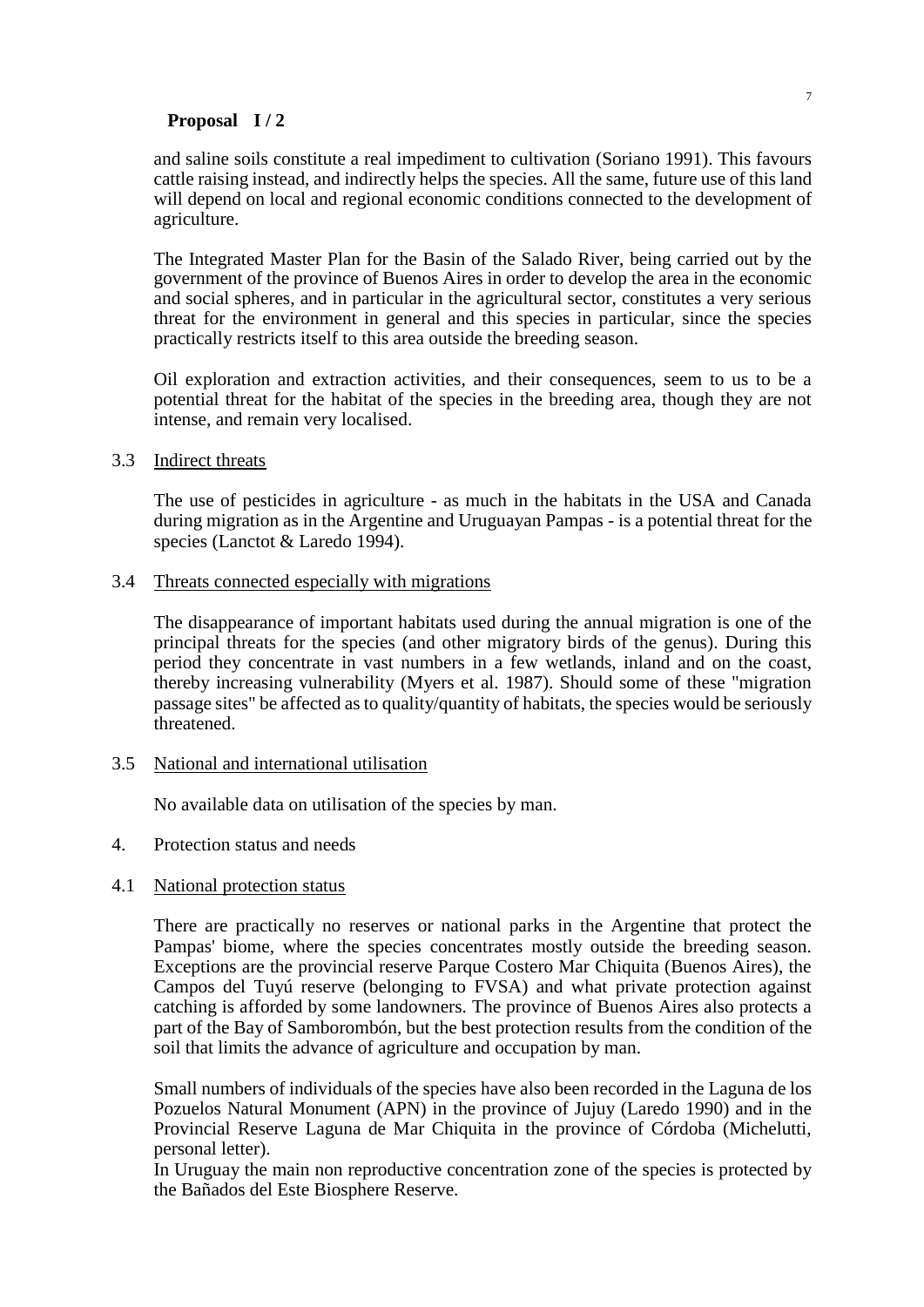8

## 4.2 International protection status

The species is listed in Appendix II of CMS, within the Scolopacidae family.

In the Northern Hemisphere it is protected by the "Migratory Bird Treaty Act" (USA), the "Convention for the Protection of Migratory Birds" (USA and Canada), the "Convention for the Protection of Migratory Birds and Game Mammals" (USA and Mexico), the "Convention for the Protection of Migratory Birds and Birds in Danger of Extinction and Their Environment" (USA and Japan), and the "Convention for the Conservation of Migratory Birds and Their Environment" (USA and Russia).

## 4.3 Environmental protection needs

(1) To finalise identification and to bring effective protection to those sites that are home to an important percentage of individuals of the species during the non-reproductive period (i.e. Estancia Medaland), as well as to the sites used during the annual migration.

(2) To estimate the total population size for the species, so as to be able to better determine its present situation and its conservation needs.

(3) To carry out studies on the use of habitats by the species in the Pampas and its relation with local cattle raising practices.

(4) To promote the setting up of agreements among the states that share the species in order to guarantee its conservation.

5. Range States

Argentina, Barbados, Bolivia, Brazil, Canada, Colombia, Costa Rica, Ecuador, Guyana, Mexico, Panama, Paraguay, Peru, Surinam, Uruguay, USA, Venezuela.

- 6. Comments by the Range states
- 7. Other comments

## 8. References

- Antas, P. Tarso Zuquin. 1983. Migration of nearctic shorebirds (Charadriidae and Scolopacidae) in Brasil - flyways and their different seasonal use. Wader Study Group Bull. 39: 52-56.
- Bent, A.C. (1962). Life Histories of North American Shorebirds. Part I (in two parts). Dover Publications, inc. New York. 420 pg.
- Blanco, D.E.; G.D. Pugnali & H. Rodríguez Goñi. 1988. Punta Rasa: su importancia en la conservación de las aves migratorias. CIPA. 78 pp.
- Blanco, D.E.; R. Banchs & P. Canevari. 1993. Critical sites for the Eskimo Curlew (*Numenius borealis*), and other neartic grassland shorebirds in Argentina and Uruguay. Humedales para las Américas & U.S. Fish & Wildlife Service. 86 pp.

Lanctot, R.B. & C.D. Laredo. 1994. Buff-breasted sandpiper (*Tryngites subruficollis*); in Poole A. & F. Gill (Eds.): The Birds of North America - No. 91. Philadelphia: The Academy of Natural Sciences. Washington, D.C.. The American Ornithologists' Union.

Laredo, C.D. 1996. Observation on migratory and resident shorebirds in lakes in the highlands